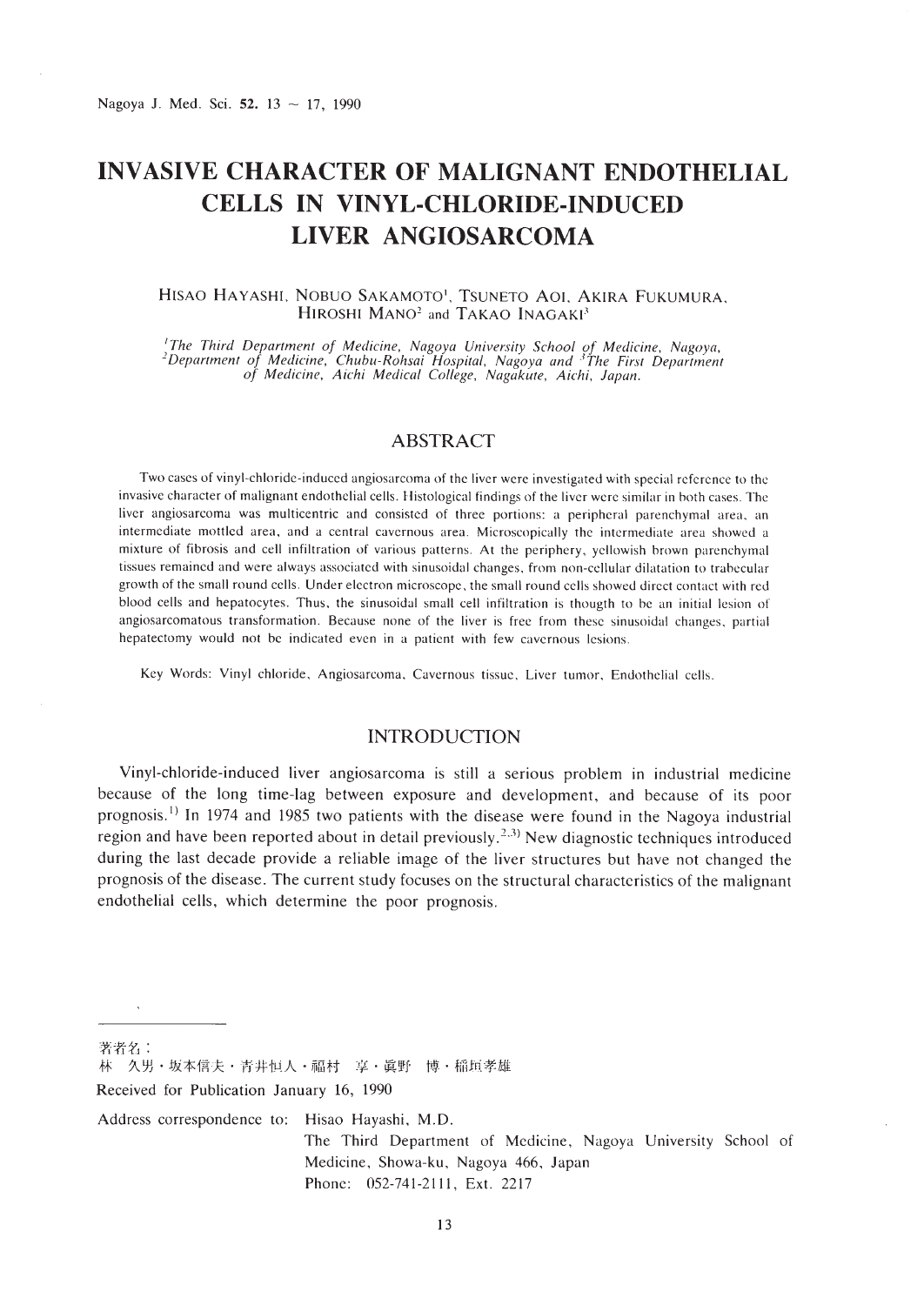## PATIENTS AND METHODS

The first patient<sup>2)</sup> was found in 1974, the second in 1985<sup>3</sup> (Table 1). Both patients had a long history of inhalation of vinyl chloride monomer and died within fifteen months and four months after detection of the disease, respectively. Liver specimens obtained at autopsy were either formalin-fixed, paraffin-embedded, and stained histochemically for light microscopy, or osmiumfixed and epoxy resin-embedded for electron microscopy. Ultrathin sections were observed under a JOEL 100 C electron microscope.

#### RESULTS

The structure of the liver with angiosarcoma was similar in both patients though its size was quite different. Macroscopically, the hepatic angiosarcoma was multicentric and consisted of three portions: a peripheral parenchymal area, an intermediate mottled area, and a central cavernous area. Two thirds of the liver was replaced by cavernous tumors which were partially hemorrhagic and necrotic. The blood-filled, cavernous spaces were irregular in shape and varied from 1mm up to 3 em in diameter. Microscopically, spindle-shaped tumor cells exhibited both papillary and cavernous growth patterns. The hepatic cords had completely disappeared and the wall of the cavernous vascular spaces was irregularly thickened by fibrous connective tissue.

The intermediate mottled areas consisted of mixed tissue of fibrosis and cell infiltration of various sizes and forms. These hyperchromatic tumor cells showed a wide variation in arrangement: papillary, trabecular and anaplastic. In general, infiltration was sinusoidal, but in some areas capillary or anaplastic tumor cells showed nodular growth. Again, there were a number of cavernous, hemorrhagic and necrotic foci, though they were small in size compared with the central cavernous area.

At the periphery, yellowish brown parenchymal tissues remained and were always associated with sinusoidal change and fibrosis (Fig. 1). A variety of sinusoidal lesions ranged from non-cellular dilatation to nodular growth of small round cells with hyperchromatic nuclei. Occasionally, the small round cells infiltrated to line the sinuses instead of slender endothelial cells (Fig. 2). In addition, the small round cells, either in clusters or diffusely scattered, infiltrated the mottled area around the cavernous tissue.

Under electron microscope, the small round cells were poor in cytoplasmic organelles (Fig. 3). Frequently red blood cells appeared in the central cavity of the cells, suggesting endothelial origin. In some areas the small cells were interlinked directly with hepatocytes. Thus, angiosarcomatous transformation was seen in a wide area from the peri-cavernous zone to the peripheral parenchymal tissue.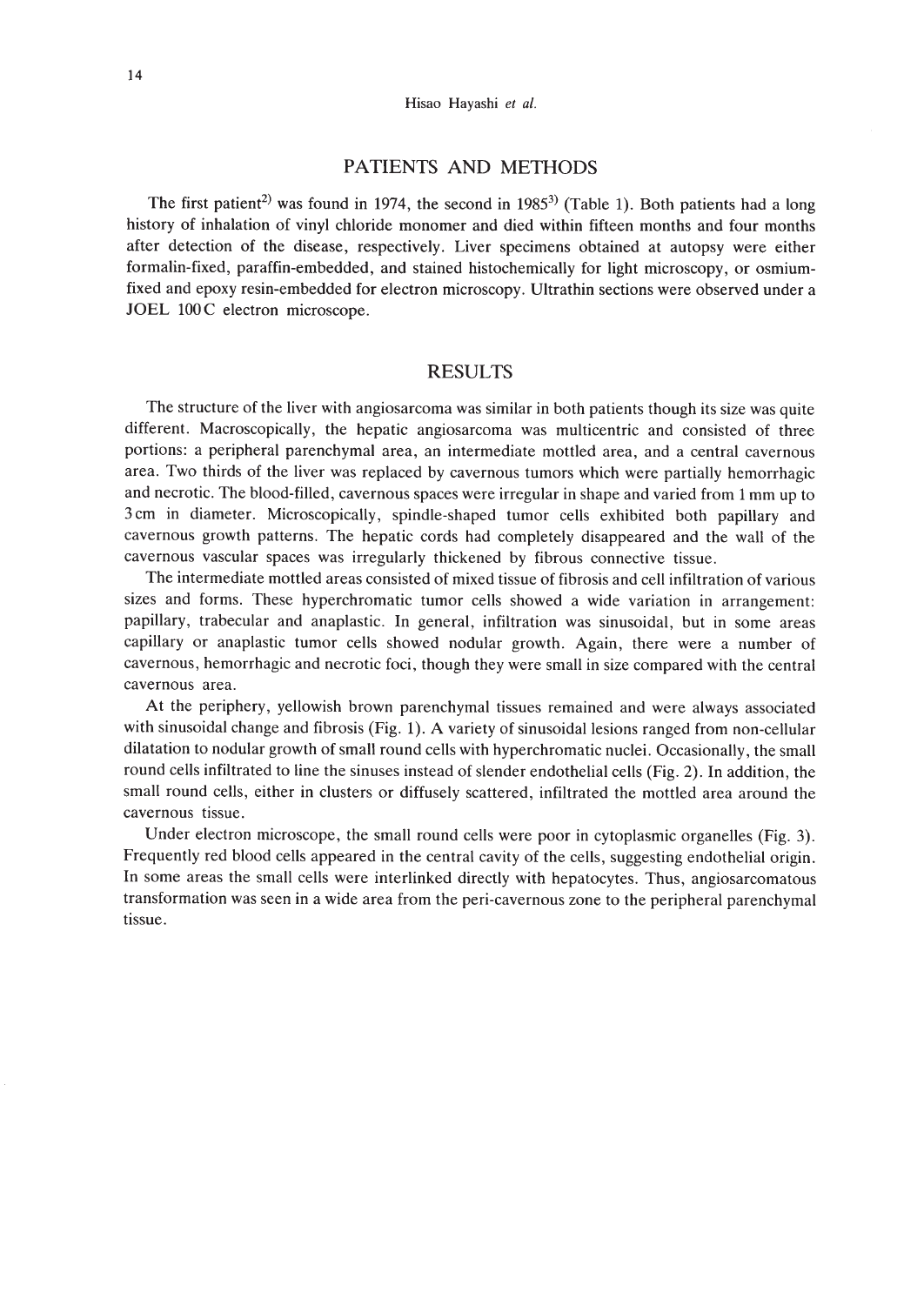#### VCM-INDUCED LIVER ANGIOSARCOMA

## DISCUSSION

Fortunately, this malignancy is rare in Japan despite her large vinyl chloride production when compared with other industrial countries. Until 1988, only three cases of this industrial malignancy had been reported in Japan.<sup>4)</sup> Two of them were found in the Nagoya industrial district and were treated by us. During the last decade, liver imaging had progressed enough that we could detect peri-cavernous lesions as well as cavernous tissues in the second patient. His prognosis, however, was as poor as that for the first patient, who had been found and treated 10 years earlier. New imaging systems including ultrasonography and computed tomography did not result in an improved prognosis for the patient with this malignant liver disease.

Because the above two cases have been reported earlier, the present paper focuses on the invasive character of the malignant tumor, which may be a major factor in determining the prognosis of the disease. The liver lesions of our patients with vinyl-chloride-induced liver angiosarcoma were characterized by multicentric, cavernous blood clusters surrounded by a mixed lesion of malignant cell infiltration and subcellular fibrosis like that described by Thomas and Popper.<sup>5)</sup> In addition, we confirmed another histological aspect of the disease, namely, that it is hard to determine the border of malignancy because of indefinite invasion of malignant cells. In fact, there were residues of parenchymal tissues in the periphery of the liver. Most hepatocyte cell plates, however, were found to be lined directly by small round cells with hyperchromatic nuclei. Under electron microscope, the small cells, characterized by their poor organelles, had direct interaction with the hepatocellular membrane. Spatial relation of these malignant cells to the vasculature was also noted; the small' round cells infiltrated to line the sinuses filled with red cells instead of slender endothelial cells. Based on these observations, we postulate that the small round cells play an important role in angiosarcomatous transformation, and the sinusoidal change infiltrated with these cells is an initial lesion of vinyl-chloride-induced angiosarcoma of the liver. This change was so diffuse that none of the liver was entirely free of angiosarcoma at the time of autopsy.

The diffuse infiltration of malignant endothelial cells is not only a histological characteristic of this liver disease, but it is also another important implication for the treatment of patients. Because of the difficult demarcation of malignant lesions, partial hepatectomy is not indicated evcn in a patient with little cavernous tissue. Liver transplantation, which is not performed in Japan because of ethical dispute, would probably be the treatment of choice.

|              | Case 1                | Case 2                          |
|--------------|-----------------------|---------------------------------|
| Age          | 53                    | 55                              |
| <b>Sex</b>   | male                  | male                            |
| Entry        | 7/1974                | 5/1985                          |
| Outcome      | death in $15M$        | death in 4M                     |
| Exposure     | $3/1953 - 7/1974$     | $7/1965 - 5/1979$<br>$\epsilon$ |
| Liver Weight | 2300g                 | 6300 g                          |
| Macroscopic  | liver angiosarcoma    | liver angiosarcoma              |
| findings     | metastasis:           | no metastasis                   |
|              | lung                  | bloody ascites                  |
|              | Douglas' cul-de-sac   | splenomegaly: $210 g$           |
|              | bloody ascites        |                                 |
|              | splenomegaly:<br>390g |                                 |

Table 1. Clinical Features of Patients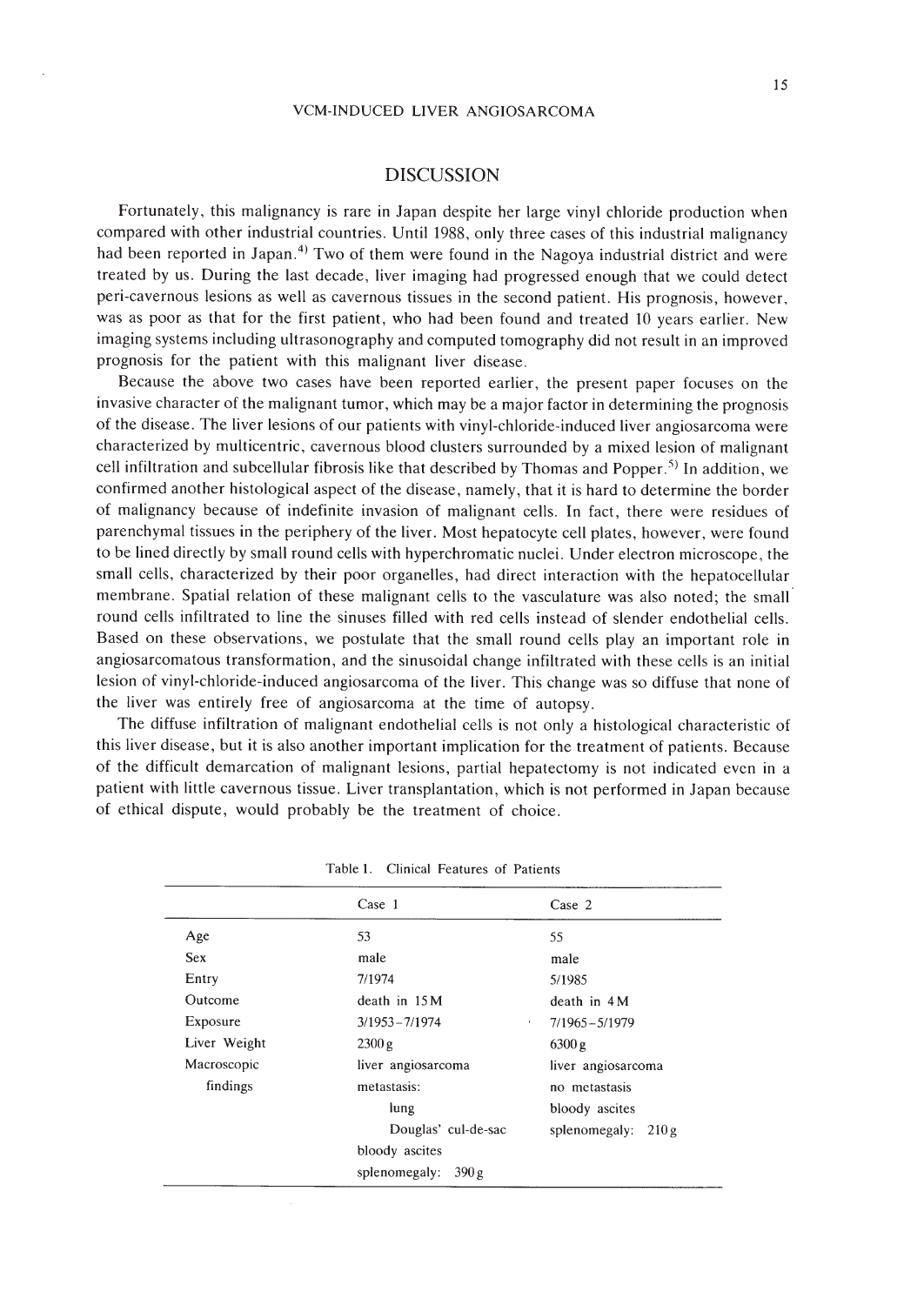